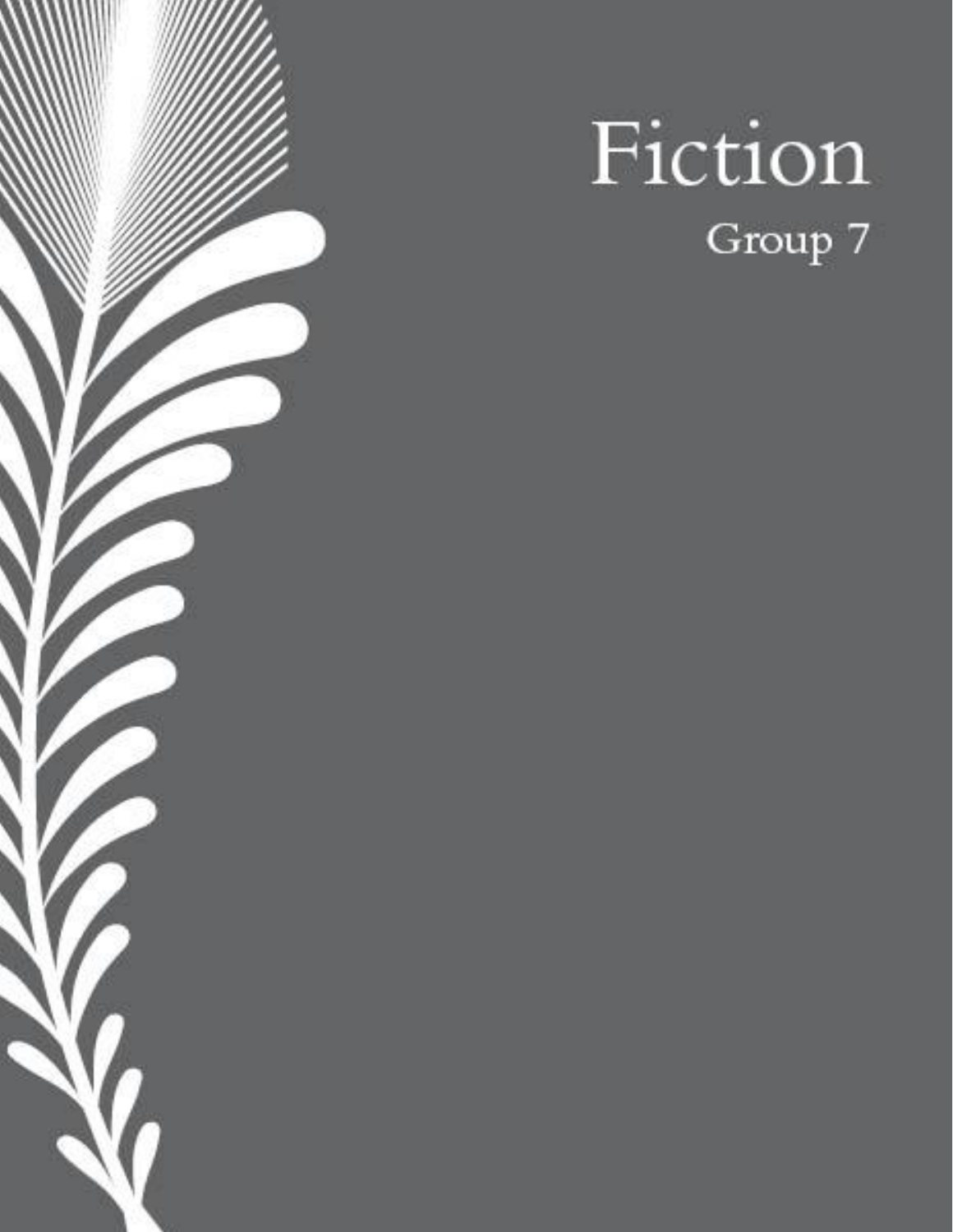## The 6 Masters: Battle of the Mogao Grottoes

Korean International School Springboard, Wai, Ting Yat Kaden  $-15$ 

Chapter 1 Story of the Mogao Grottoes

In March 1945, there was a Gorgeous Mountain Range called the Mogao Grottoes. It was built by Emperor Leung and Empress Lei. The Grotto was a place of Buddhist Meditation and Worship. The both of them cared for their people and all who lived in the village called Mountain Village. Emperor Leung and Empress Wei had 2 siblings Baozhai and Chou. Both of them were twins but Baozhai was only one minute older. Thirty years later, Baozhai was chosen to be on the throne of the Grotto, which made Chou very jealous. So one night, he tried to kill Baozhai, but his parents eventually caught him one day and they were extremely shocked of what Chou was capable of. He was banished from the Grotto forever but Chou swore to get revenge against his sister and parents. And once he's done with that, he will make sure all of China will bow at his feet to show that he is the most powerful man in all of China. 5 years later, in 1980 he lived in a huge fort near a volcano where his henchmen worked all day and night creating weapons such as guns, cannons, crossbows, chariots, catapults and swords. The leader of the Chou's henchmen was named, Gen. He jumped up and said," Everything's done Master Chou, but we ran out of supplies. "Search for more villages and find more supplies. Soon, everyone will see what being an Emperor really is." said Emperor Chou.

Chapter 2 Meet the 6 Masters

Inside a temple called the" Palace of Wang", located in Fo Shan, lived 6 masters of Martial Arts. They each had their own Martial Arts fighting style.

Master Li, the master of the Northern Praying Mantis,

Master Shaolin, the master of the Fujian White Crane,

Master Wei, the master of Eagle Claw,

Master Chi Hua, the master of Tai Chi,

Master Cheng, the master of Baguazhang,

And Master Zhang, the master of Wing Chun  $-$  the strongest master of them all.

These 6 Masters would do so much to help people in China or any other country. Every one of their parents died when the Japanese invaded China and their parents sacrificed themselves to save them. So now each of them lives alone with Master Yang, who helps to discipline them.

Chapter 3 Master Yang's message

One day, when they were fighting for fun with each other, Master Yang, their teacher, came along. "I'm sending you all on a new mission", spoke Yang.

"What is it this time?" Master Zhang said angrily.

"There is a new threat to Foshan and the whole country of China. You might know the curse of the Mogao Grottoes, but this time, the curse is for real."

"Wait what?!" gasped Wei.

"Unless he is stopped, he could kill Baozhai and invade the rest of China." Said Yang firmly.

"Yes, Master!", everyone shouted.

So they traveled by vehicles and set off for an epic cross-country adventure. They traveled through snowy mountains, the Gobi Desert and the Silk Road. Traveling for many days and nights. As they continued on, they stopped in various towns to gather food and water to survive. Their journey lasted 8 days.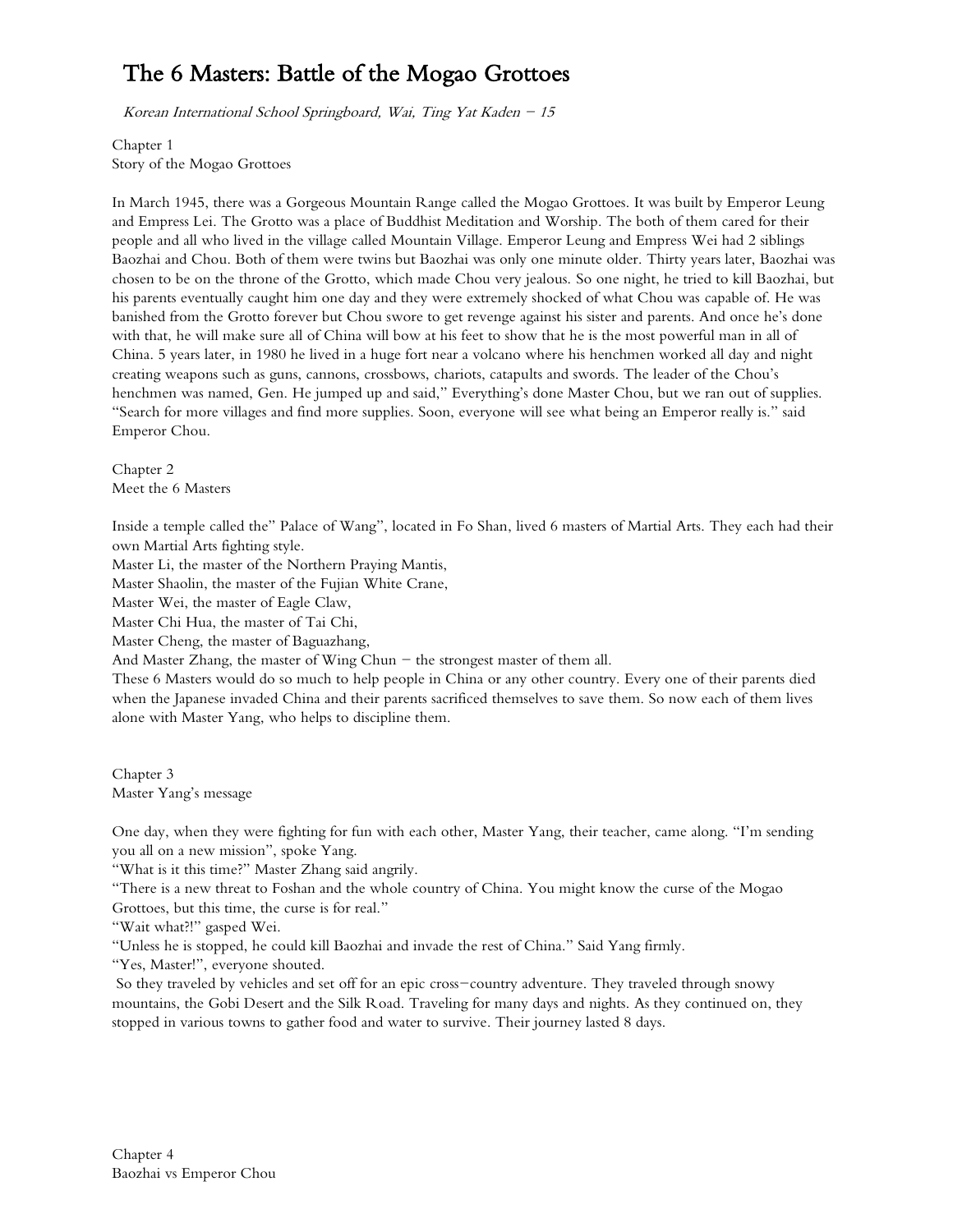At the Grotto, Baozhai was waiting for Chou to arrive and take the throne.

As she walked to the entrance, Baozhai dodged the upcoming shuriken that was about to hit her. "Hmm…You've grown quite strong," Said Baozhai. "Ha-ha! What have we here? I didn't know you were gonna fight me yourself. I'd thought a hero would send his henchmen instead." said Chou. "Fool. Words have consequences." spoke Baozhai firmly. "Oh man... I was really going to kill the soldiers first. Whatever, I'll just kill you, bones and all!!" shouted Chou. Baozhai took her double-bladed sword while Chou took his spear and chain whip out. Their battle began. Baozhai attacked Chou repeatedly but eventually she missed. Chou took his sword and tried to stab her in the back but Baozhai dodged it. Their battle continued for 1 hour until Chou made Baozhai tangled in his chain whip. He swung her around, threw her up in the air, and punched her face and stomach multiple times until her heart was stabbed when Chou landed and used his sword. Chou laughed sinisterly and said "Now I shall be ruler of the Mogao Grottoes!!" Gen and army arrived just in time. "Every soldier is defeated!" yelled Gen. "Baozhai is defeated at last! Now we shall claim her secrets as our own! Spread out! Search whatever precious thing you find and bring it to me!" ordered Chou "Yes Master!" the soldiers yelled.

#### Chapter 5 Trouble in Mountain Village

Meanwhile, the 6 masters just arrived in Mountain Village. They parked their car somewhere hidden near the village, and hid somewhere on the rooftops. "The Grotto is on the other side of the village." whispered Shaolin. "Alright, let's do it!" shouted Li. But Cheng stopped him by pulling his foot back. "What are you doing? This place is crawling with Chou's soldiers!" whispered Cheng. And she was right. Soldiers and the villagers were being bullied and their money and other valuable items had been stolen. "We need to sneak in and pass through the town without being caught." whispered Chi Hua.

So they placed on various disguises and secretly walked through the village.

Somehow, Zhang dressed up kind of weird. He eventually wore a dress which made him look girly. "So that's stealth mode, huh?" whispered Li.

"Let's just be honest, okay? It's not one of my best moves." Said Zhang

But as they continued walking, the soldiers caught them wearing their disguises. "Stop those 6 people!" shouted Gen. Now every one of them took off their disguises and fought side by side. Despite the soldiers' effort at fighting, the 6 masters were too powerful. Eventually, Gen and his army surrendered, ran away and told Chou the news. Meanwhile, Chou was sitting on his throne ordering everyone to do whatever satisfied him. "Emperor Chou! I saw 6 Kung Fu masters! They each had their own fighting style. And also Master, uh..." said Gen. "Out with it. Speak." said Chou softly." "Among the more powerful entrants was a mysterious Kung Fu master who managed to completely kill most of our army. It seems it was Zhang, sir." spoke Gen. "What was that?" said Emperor Chou suspiciously. "Master, we are planning to capture Zhang and the other 5. I will notify you the instant that we know for sure." said Gen. "Whether this is true or not, this information cannot leave this room." said Emperor Chou. "Yes, Master." yelled Gen. Then he ran out of the throne room, getting prepared to capture the 6 masters. The army stormed out carrying guns and swords.

Chapter 6 Captured by Gen's Army

Meanwhile, the 6 masters were on their way to the Grotto, until they noticed the soldiers guarding the entrance to the Mogao Grottoes. "We need a plan to sneak in and not get caught by those soldiers." whispered Wei. "I suggest we create a diversion so that we can all sneak inside the Grotto. But as they're about to take action, Gen's soldiers attacked them, and tied them up with ropes." "We got you now! Let's take them inside the Grotto. Emperor Chou will be impressed to see them." said Gen. Now the 6 masters were being taken inside the Mogao Grottoes. "You got a plan or two?" whispered Wei. "Well we need to stay close and look for a miracle. That's all we can do." whispered Zhang. But as the 6 masters we're about to walk into the Grotto, they noticed Baozhai's double-bladed sword was standing upright. As it turns out, this was the spot where Baozhai died. "Keep moving." cackled Gen. At last, the 6 masters walked inside the Grotto only to discover that the Master Chou was waiting for them. "Well, well, well. What do we have here? It feels like these guys have the guts to stop me, huh?" said Chou. Gen and his army began laughing. "Look, just because you murdered Baozhai doesn't mean you have to do this. Everyone in the Mountain Village is suffering from your stubbornness and pride!" shouted Lei. "And I heard that you kidnapped villagers who dared try to defy you!" shouted Cheng "Ha ha! That's right. I kidnapped the villagers who dared to try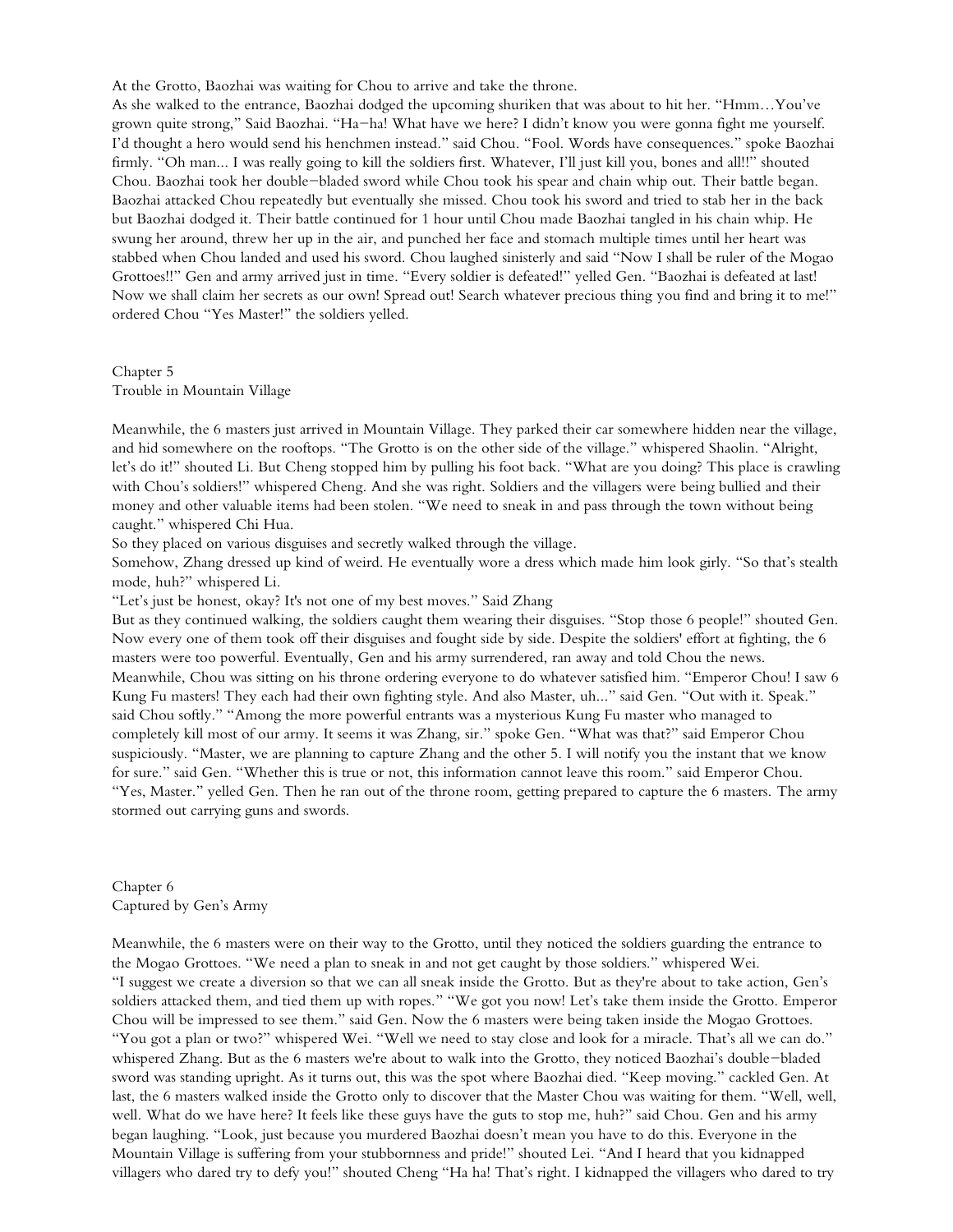to take down one of my army. There's a dungeon underneath the Grotto. That's where I captured the villagers. Now, kill them all!' shouted Chou. Luckily, Zhang broke the handcuffs and attacked Gen's army. They tried shooting Zhang with their guns but Zhang was too fast. Zhang broke every handcuff the rest of the masters had. Eventually, they escaped and ran out the Grotto. Chou growled and punched one of the soldier's face in anger. "Find those idiots! We can't let them escape. Not even one!" shouted Chou. So now Gen's soldiers took action and began the search for the 6 masters.

Chapter 7 The Plan

Meanwhile, the 6 masters were hiding in the village trying not to be found by the soldiers. "What do we do now? We can't hide from them forever!" Said Wei. "Well we need to come up with another plan. Not only to stop the Emperor, but we need to save the villagers as well." shouted Shaolin. "I say we devise another plan to sneak inside or take out every soldier first and then we bring Emperor Chou to justice," said Chi Hua. "Sounds good. We're the 6 Masters. And we're undefeatable. "We just need to dig into the caves of the Mogao Grottoes and trap the soldiers so that we can defeat the Emperor Chou." whispered Shaolin. "We just need to get some tools from the villagers." said Li. So they split up and gathered some tools for their next fight. One hour later, the 6 Masters finally gathered every tool they needed. "Alright, does everyone know the plan?" said Zhang. "YES!" everyone yelled.

Chapter 8 Sneaking into the Grotto

"Where is your search party? And did you find the 6 Masters?" Emperor Chou asked furiously. "We can't find them, sir." Emperor Chou sighed in disappointment. "I cannot overstate my supreme disappointment." Meanwhile, Wei and Chi Hua, dressed up in beautiful Chinese clothing, were walking towards the entrance to the Grotto. "Who the heck are you two?" asked a soldier. "We are two beautiful ladies who are going to perform at the Grotto!" said Chi Hua. "Yeah!" said Wei. But as they walked inside, one of the soldiers was confused "Hey, wait a second. Is this some kind of mistake? I didn't hear about hiring girls." said a Soldier. "The only mistake is you two not knowing when to shut up!" said Chi Hua and Wei. And they kicked the soldiers' face. "Ready for a little extra credit?" Chi Hua asked. "Yeah!" yelled Wei. Meanwhile, Shaolin, Li, Cheng and Zhang snuck in the Grotto to rescue the villagers. "Shaolin, Li, Cheng, you guys will rescue the villagers while I go fight Emperor Chou." said Chang. "Good luck." said Li. Meanwhile, Wei and Chi Hua were fighting the soldiers. Nearly every one of them has been defeated. At the dungeon, Gen was waiting for the 6 Masters to come down and fight him. "You guys go on ahead. I'll fight whoever dares try to stop me." said Gen. A few minutes later, Chang, Li and Shaolin finally found him and prepared to fight him. "Give it up, Gen! It's three against one!" shouted Shaolin. Gen laughed and prepared to fight. "It's on!!" shouted Li. Everyone attacked Gen but Gen was way too fast for Shaolin, Li and Cheng to fight or punch. "This guy's way too fast! And he has such high stamina!" yelled Chang. "We can't beat Gen, but we can be smarter than him." whispered Li.

Back with Zhang, he walked into the throne room, ready to fight Emperor Chou who was sitting on the throne with his sword.

Chapter 9 The Final Battle

"It seems that you have arrived, Zhang. Prepared to fight your worst enemy yet?" said Emperor Chou. He then took out his sword and tried to slice him but Zhang dodged it. Back with Cheng, Shaolin and Lei, they eventually managed to defeat Gen by beating him up. Just then, Wei and Chi Hua ran down and managed to find them. "Guys, where's Zhang?" Chi Hua asked. "He's fighting Emperor Chou, but we don't know whether he's okay or not." said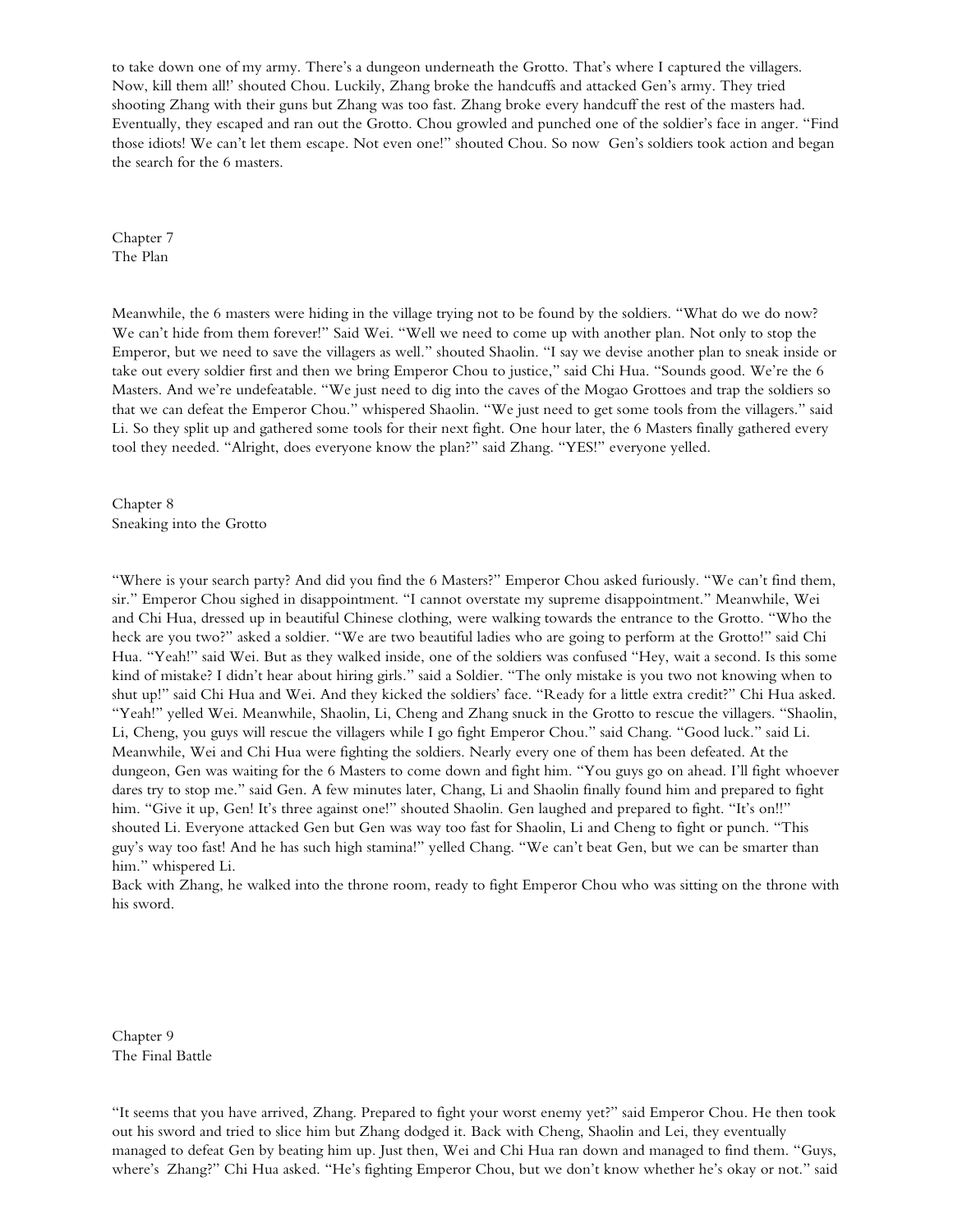Shaolin. "We need to find him and fast." said Li. Back with Zhang and Emperor Chou, they were still fighting against each other. "You can't win, Emperor Chou!" shouted Zhang. "This is my Grotto! MY DESTINY!!" shouted Emperor Chou. They continued fighting until the 5 Masters came and saw him fighting. "There he is!" yelled Shaolin. Meanwhile, Emperor Chou blocked Zhang's volley of punches with his sword until Zhang punched him in the face. Emperor Chou's face turned red and he purposely hit Zhang's face with his whip. Now a red mark was on his face. "Oh, Jesus." said Shaolin. Emperor Chou laughed evilly and continued to fight. "There ain't no way you can beat me." said Emperor Chou. The both of them continued fighting until Zhang grabbed Chou's whip and swung him around. Emperor Chou yelled until he became very dizzy. Zhang then punched him on the face and body until his face began to bleed. "It's over, Emperor Chou." said Zhang. "Zhang, please have mercy. I beg you. It was Gen and his army who were the real enemy. It was their fault." said Emperor Chou. But he didn't know that Gen and his army overheard them. They forced me to do all this." said Emperor Chou weakly. They were so cross they walked out of the Grotto in anger. "Why should we believe you?!" shouted Wei. "You fooled your own army including Gen!" shouted Wang. "Well what are you going to do? You can't kill me yet. Just tell me what to do." "I order you to run away to Chaoshan and never return." "Alright then, if that's what you want, you FOOL!!" shouted Zhang. He tried stabbing Zhang with his sword but Zhang caught it just in time. Then he grabbed Emperor Chou by the throat and threw him out, all the way to the front gate of the Grotto. Chou got up and realized that Gen and his army were waiting for him at the gate. "Oh, my army and Gen. I thought you were dead." sighed Emperor Chou. "Army? I thought he said we were the real enemy." said a soldier. "Yeah, that's what I heard." said another soldier. "Men, we finish this now." said Gen. The army and Gen cornered him. "No l-l-let me explain, please! I didn't mean to… No, no, no!" screamed Emperor Chou. Until every single soldier beat him to death. Cheng saw Emperor Chou get beaten at the top of the gate. "He's dead." said Cheng. "Good" said Chi Hua. "So what do we do now?" asked Shaolin. "I got an idea." said Wei.

Chapter 10 A Mysterious Ending...

A few months later, Gen became the Emperor of the Mountain Village and the Mogao Grottoes. "Best idea you've ever had." said Chi Hua. "Now everyone is finally happy living here with Gen being the Emperor." said Cheng. The 6 Masters then walked to the Grotto where Gen was sitting. "Thanks, guys. It's going great." said Gen. "You're welcome." said Li. But then, 2 mysterious creatures known as the Chinese Oriental Dragon and the Wyvern flew above the village. The 2 dragons roared, which made the people scream and run for their lives. "Oh, my god. It's the Wyvern and the Chinese Oriental Dragon!!!" The 6 Masters yelled, ending the story in fear. To Be Continued...